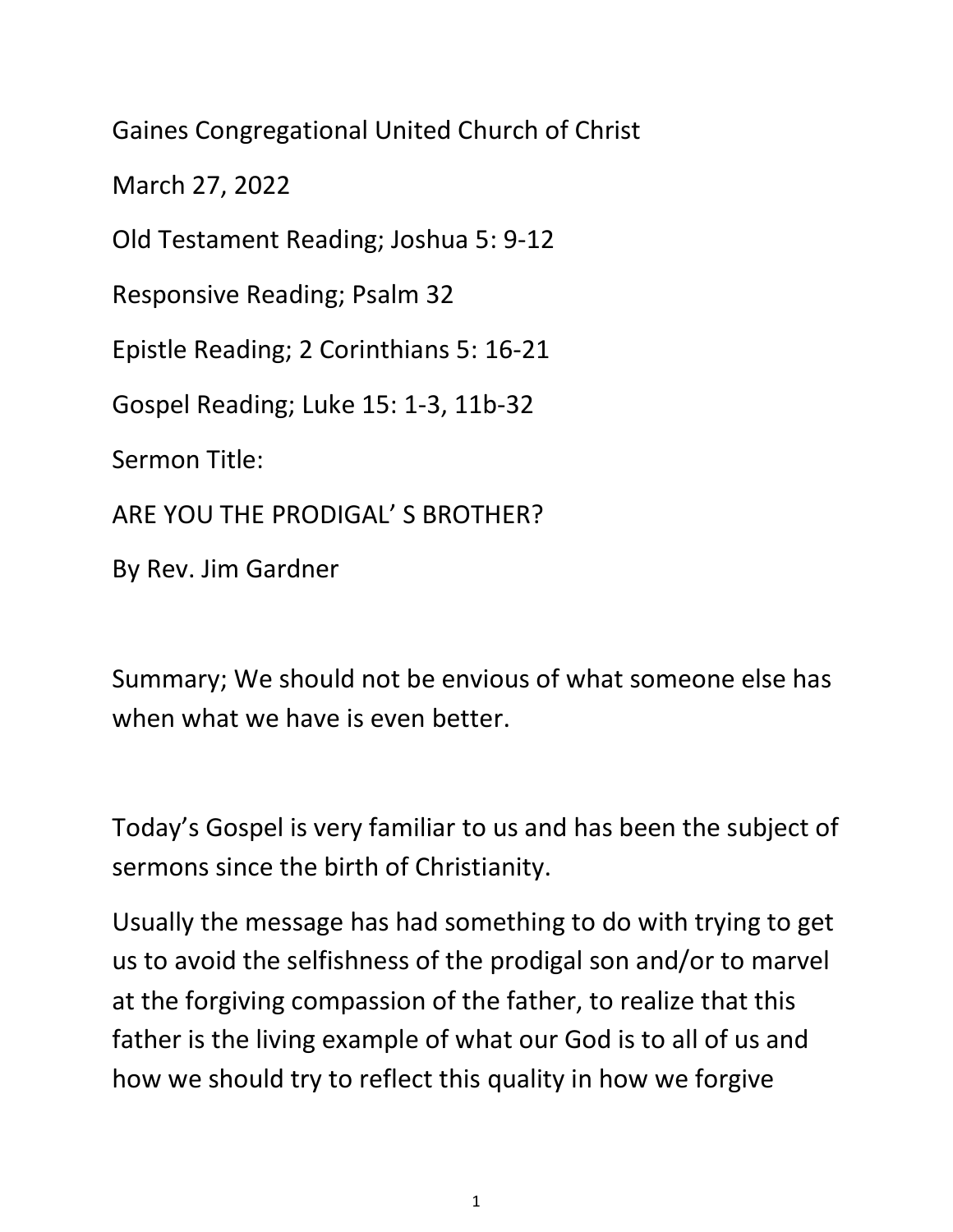others. These are great messages in their own right but I am going a little deeper today.

Let's get started with the Old Testament lesson. In that lesson the Hebrews had just entered the promised land near Jericho. The Hebrews had been living on the Manna of the Lord for forty years in the wilderness. On this day they celebrated Passover for the first time in forty years and the manna stopped but they got to eat of the fruits of the promised land for the first time, as they would from that time forward.

God will always provide. Maybe it will not be the ideal meal but it will be there. Remember that at one point the disgruntled wanders called the Manna, "This worthless bread". God had supplied manna until He supplied the "first fruits". God had always come through, and He still does.

Our Psalm reading tells us that when we get off our high-horse and confess our shortcomings that God will forgive our sins and will provide a, "hiding place" for us. He will lead us if we are not so stubborn as to need a bit in our mouths as horses and mules do. "Many sorrows shall be to the wicked; But he who trusts in the Lord, mercy shall surround him."

In our Epistle lesson, Paul says that Christ has made everything new. Because Jesus who knew no sin became sin, we who were all sin became righteousness. We are no longer allowed to view others as of the flesh but as God does as potential children of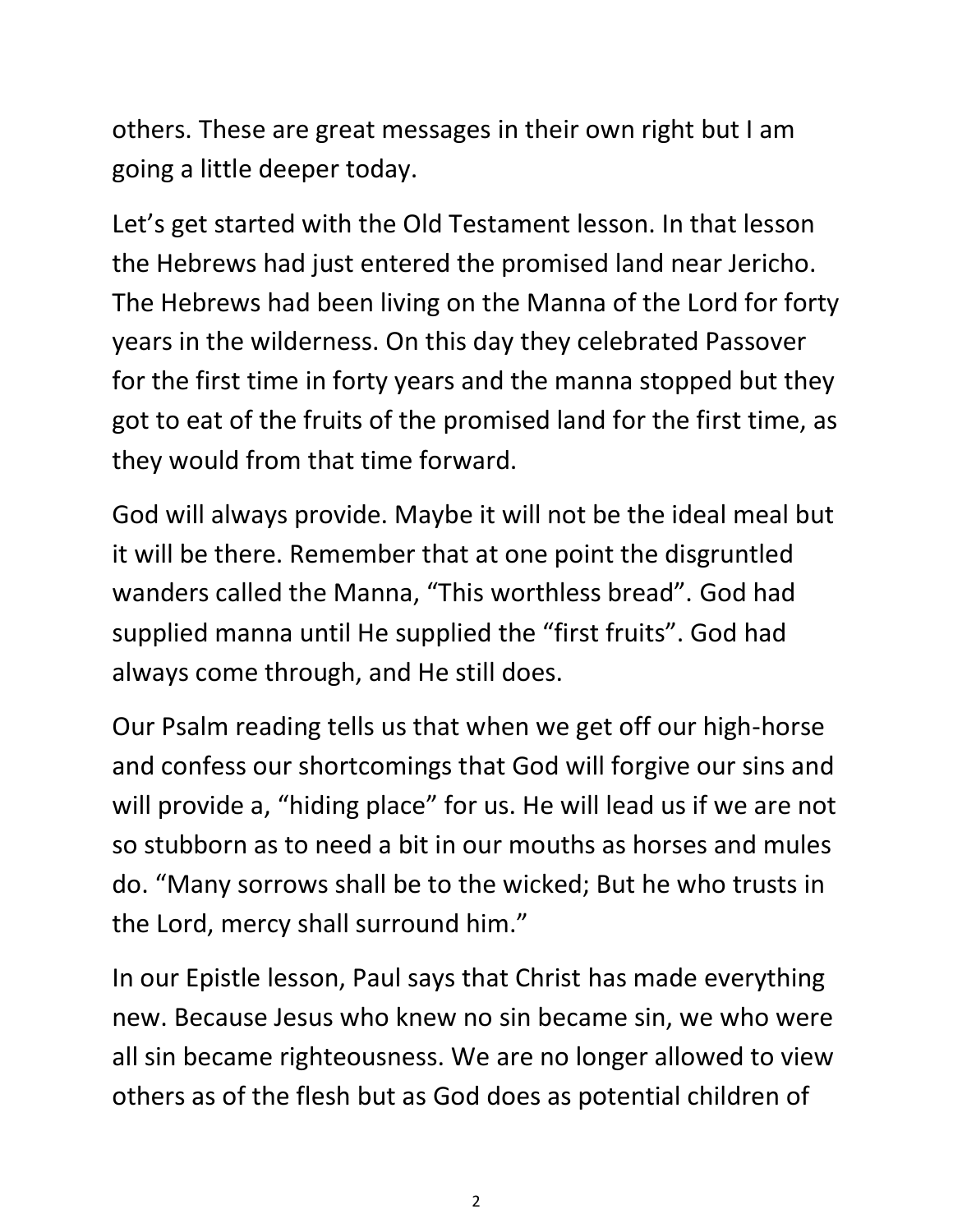God. This is not an act of us but rather an act of God. We are reconciled to God to be ambassadors. Jesus has given us the ministry of reconciliation so that all men might become the righteousness of God in Jesus Christ. Hey! No pressure here.

Now comes the biggie. The parable of the prodigal son.

This story has so many twists and turns that it must have put every nerve of the religious elite right on edge. First the younger son has the gaul to say, "Dad, if you are not going to hurry up and die, at least split up your belongings so I can get a head start on your death." Next atrocity, the father actually does it. Wow! Unheard of. Now comes the part we as parents could have foretold, the foolish kid totally blows his financial fortune and becomes a beggar feeding pigs to survive. He now realizes how foolish he has been and goes back to his father, totally humbled and asks dad to take him back as a servant.

Notice at this point the bible said that the father saw him while he was still a long way off. Parents do not disown their children for messing up. Parents anxiously watch their children, looking for a sign that the kid is coming to his or her senses. The same is true with this dad. Dad does not even let the kid finish his speech when he sends his servants to get a robe, a ring and sandals for the kid. Oh, and by the way, kill the fatted calf and let's have a party.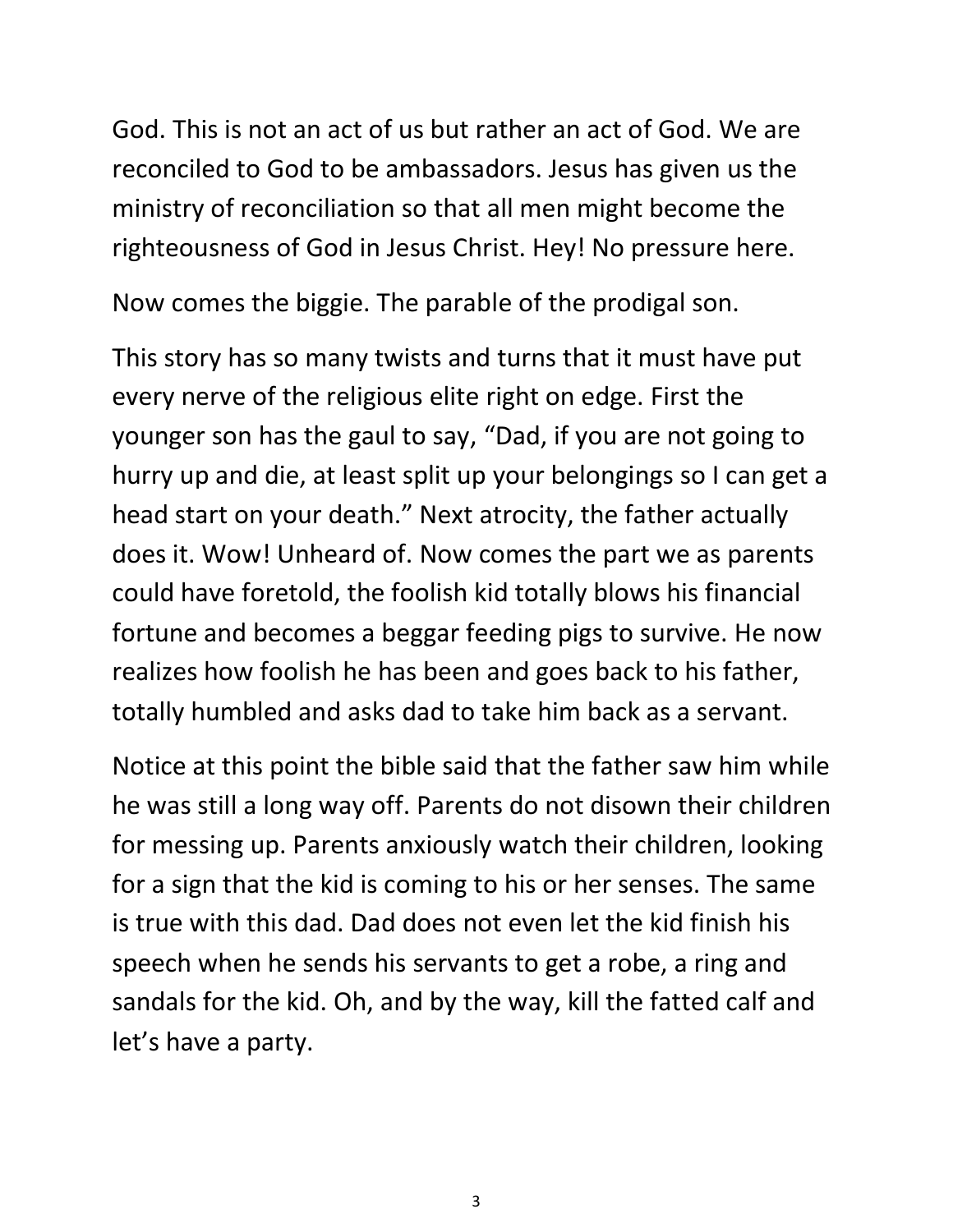Now comes the point of todays message. The older brother of the prodigal son. I think that probably we all identify with this character more than any other in the parable. It seems to us that this guy has a legitimate gripe. He did not go off and party, and raise hell, and enjoy all the despicable benefits of the selfish. He stayed on the farm and worked hard at maintaining the business. This son looks around him at the world and sees what the hymn, "Once to Every Man and Nation", says, "though the cause of evil prospers …". It seems that the bad guys get all the goodies.

We do this to this day. It seems that the scoundrels live the life we envy while we lack all of those most attractive things. They drive that BMW or Mercedes Benz. They live in that fivemillion-dollar house with a view. They have the attention of the masses and teach us what coveting is all about. We, like the older brother don't think that it is fair.

What we do not seem to comprehend is what the father says to his eldest son. "Son, you are always with me and all that I have is yours." This son is not going to go bankrupt and have to feed pigs, because dad is with him. Also, dad says that everything he has will belong to the son. Now picture God saying this to you. You are in a safe place and you will always have all the things that you really need. You will never have a pricy car totaled by some drunk driver that runs a stop sign. You will never have